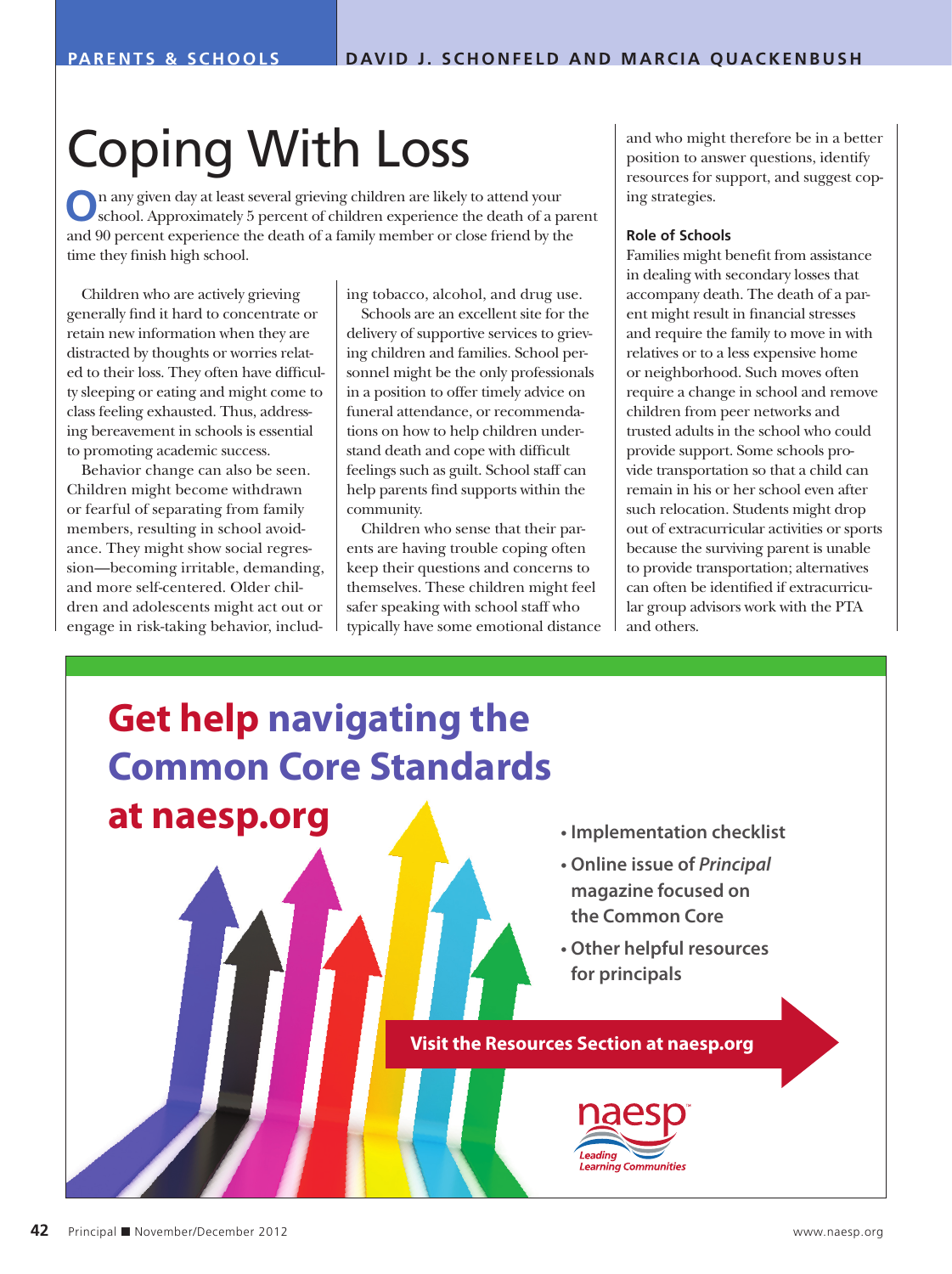In addition to adjusting to the loss of a family member or friend, children also must cope with the loss of everything associated with the individual who died and what that person meant in their lives. Even children who appear to be coping well with a loss might experience grief triggers that result in a temporary resurgence of strong feelings of sadness. These grief triggers might come up unexpectedly on special occasions or during everyday events that remind them of the person who died. Some examples include anniversaries of the death and holidays; special events that highlight the absence of a loved one, such as a father-daughter dance; a teacher inquiry about "what your parents do for a living;" hearing a song in music class that the deceased enjoyed; or reading aloud in class about a character who dies in a similar manner. Principals should advise teachers to talk with students about strategies for dealing with grief triggers, such as establishing

a plan for a safe place they can go to during class if they feel overwhelmed or wish to talk to someone.

The loss of a close family member or friend is a life-changing event. Even though children are generally able to return to active learning within a couple of weeks or months after a personal loss, they are not "over it." The death of someone we care deeply about stays with us for the rest of our lives. Principals should encourage staff to monitor children's adjustment over time and share insights about helpful ways to provide support.

### **Professional Development**

School staff, including principals and mental health professionals, often have little or no bereavement-related training. In worrying that they might do or say something wrong and upset a grieving child, they sometimes choose to say nothing. But avoidance is the wrong approach to take. It communicates to children that what has happened is

too awful to speak about or that adults either don't care or are not competent to provide support. Principals should ensure that professional development on bereavement is part of the continuing education provided to their school staff. The National Center for School Crisis and Bereavement (NCSCB) offers a PowerPoint presentation that can be used for such training **(www. cincinnatichildrens.org/school-crisis)**. The presentation offers practical advice on how to initiate a conversation with children after a personal loss and to help them discover effective coping strategies.

Additional training is necessary to plan for losses that directly impact the school community. The NCSCB has prepared downloadable guides with practical steps that schools can follow after the death of a student or staff member. Principals should establish a school crisis team and procedures for responding to the death of a student or staff member. The NCSCB website



Partnering with schools to customize STEM programs to meet teachers' needs

STEM graduate certificates for Montessori and traditional elementary teachers

In-depth, hands-on programs help teachers make STEM cool and relevant for kids

**Learn more** STEM.stkate.edu | stem@stkate.edu 651-690-6407 or 1-800-945-4599